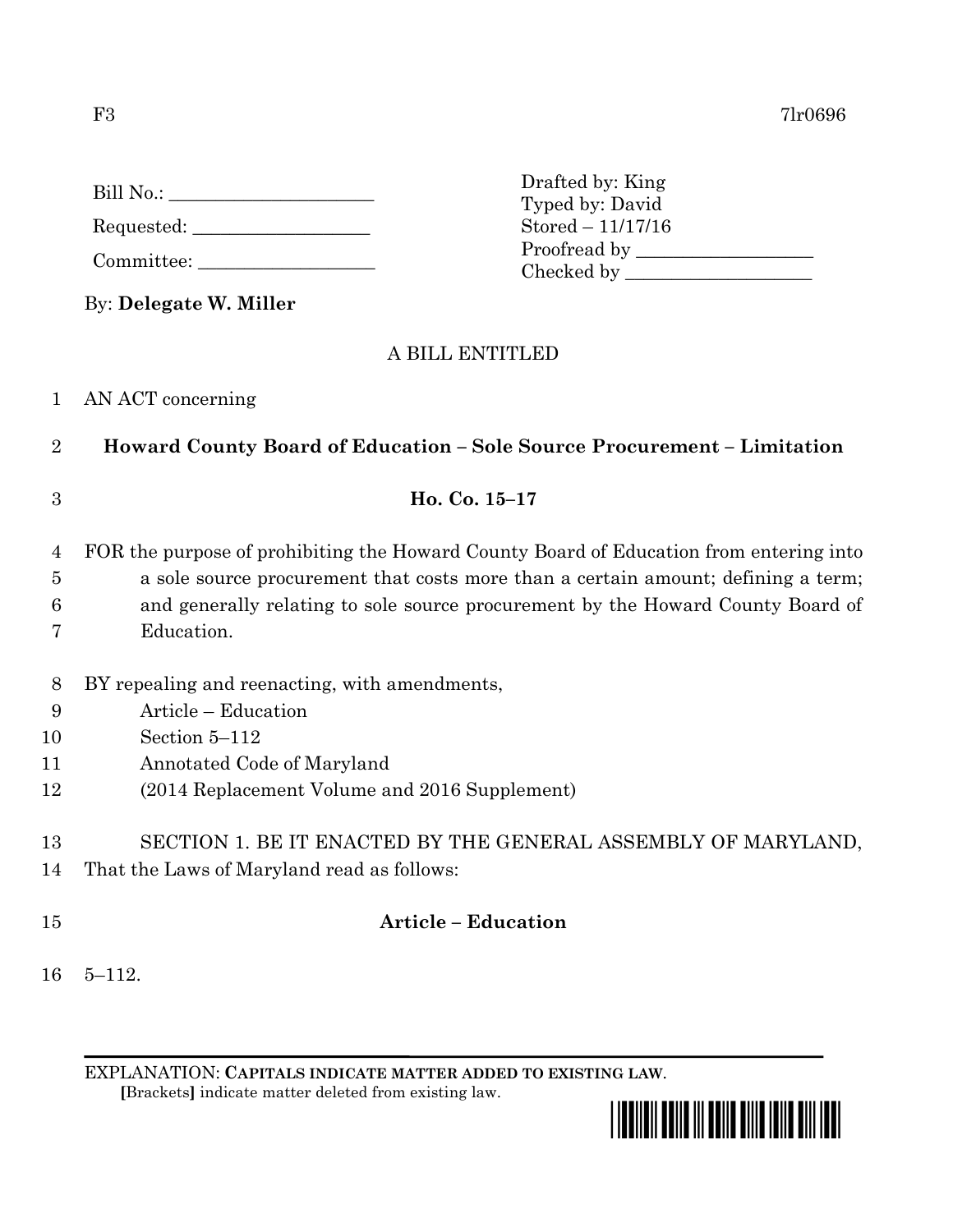(a) This section does not apply to: (1) Contracts for the purchase of books and other materials of instruction as defined in the State Department of Education Financial Reporting Manual; (2) Emergency repairs; and (3) Except as provided in subsection **[**(e)**] (F)** of this section, a county board's participation in contracts for goods or commodities that are awarded by other public agencies or by intergovernmental purchasing organizations if the lead agency for the contract follows public bidding procedures. (b) (1) Except as provided in paragraph (2) of this subsection, if the cost of any school building, improvement, supplies, or equipment is more than \$25,000, the county board, at least 2 weeks before bids are to be filed, shall advertise for bids in a medium accessible to the general public, which includes: 13 (i) A newspaper of general circulation in the region; 14 (ii) The Maryland Contract Weekly or comparable State publication; or (iii) An electronic posting on a bid board and physical posting on the local school system bid board. (2) If the amount specified in paragraph (1) of this subsection differs from the amount in § 13–109(a) of the State Finance and Procurement Article, the amount in § 13–109(a) of the State Finance and Procurement Article shall apply under paragraph (1) of this subsection. (3) (i) The county board shall draft specifications that provide a clear and accurate description of the functional characteristics or the nature of an item to be procured, without modifying the county board's requirements. 25 (ii) The specifications may: 1. Include a statement of any of the county board's requirements; and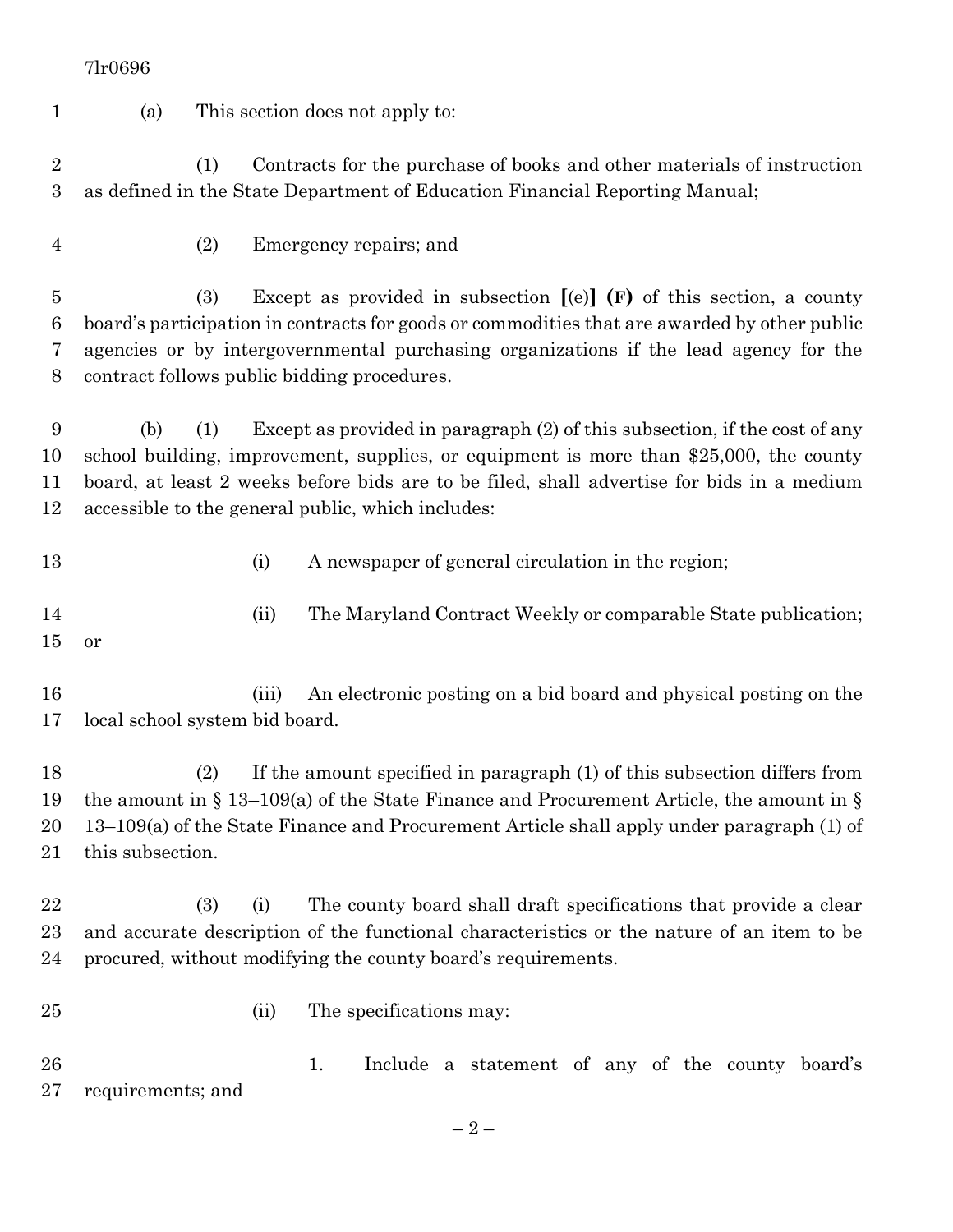2. Provide for the submission of samples, inspection, or testing of the item before procurement.

 (4) (i) Except as provided in subparagraph (ii) of this paragraph, specifications that use one or more manufacturer's product to describe the standard of quality, performance, or other characteristics needed to meet the county board's requirements, must allow for the submission of equivalent products.

 (ii) Subparagraph (i) of this paragraph does not apply if the county board determines in the written specification that:

 1. A particular manufacturer's product is required to maintain compatibility of service or equipment;

 2. A particular manufacturer's product is required to meet the health needs of students;

 3. Replacement parts or maintenance are a paramount consideration; or

4. A product is purchased for resale.

 (c) (1) A contract for the school building, improvements, supplies, or other equipment shall be awarded to the lowest responsible bidder who conforms to specifications with consideration given to:

| 19 | (i)   | The quantities involved;                                       |
|----|-------|----------------------------------------------------------------|
| 20 | (ii)  | The time required for delivery;                                |
| 21 | (iii) | The purpose for which required;                                |
| 22 | (iv)  | The competency and responsibility of the bidder;               |
| 23 | (v)   | The ability of the bidder to perform satisfactory service; and |
| 24 | (vi)  | The plan for utilization of minority contractors.              |
|    |       |                                                                |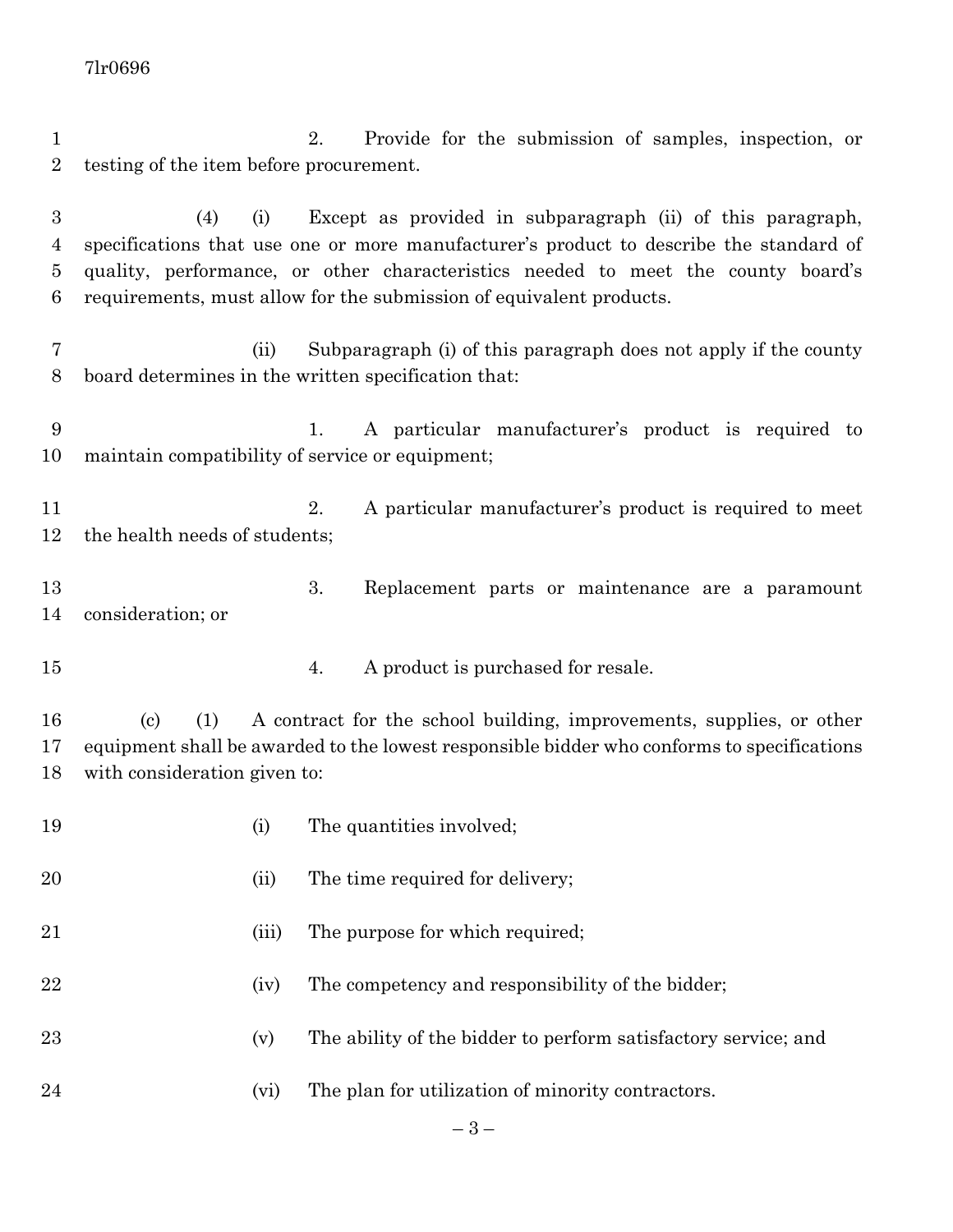- (2) The county board may reject any and all bids and readvertise for other bids.
- (d) (1) In this subsection, the term "minority business enterprise" has the meaning stated in § 14–301 of the State Finance and Procurement Article.

 (2) In Montgomery County, by resolution and by implementing regulations, the Montgomery County Board of Education shall establish a minority business utilization program to facilitate the participation of responsible certified minority business enterprises in contracts awarded by the Montgomery County Board of Education in accordance with competitive bidding procedures.

 **(E) (1) IN THIS SUBSECTION, "PROCUREMENT" HAS THE MEANING STATED IN § 11–101 OF THE STATE FINANCE AND PROCUREMENT ARTICLE.**

## **(2) IN HOWARD COUNTY, THE HOWARD COUNTY BOARD OF EDUCATION MAY NOT ENTER INTO A SOLE SOURCE PROCUREMENT THAT COSTS MORE THAN \$5,000.**

 **[**(e)**] (F)** (1) (i) In this subsection, "green product cleaning supplies" means environmentally preferable cleaning and cleaning maintenance products and supplies intended for routine cleaning and cleaning maintenance that perform well and that have positive health and environmental attributes, including:

- 19 1. Biodegradability;
- 20 2. Low toxicity;
- 21 3. Low volatile organic compound content;
- 22 4. Reduced packaging;
- 5. Low life cycle energy use; and

 6. Lesser or reduced effects on human health and the environment when compared to competing products that serve the same purpose.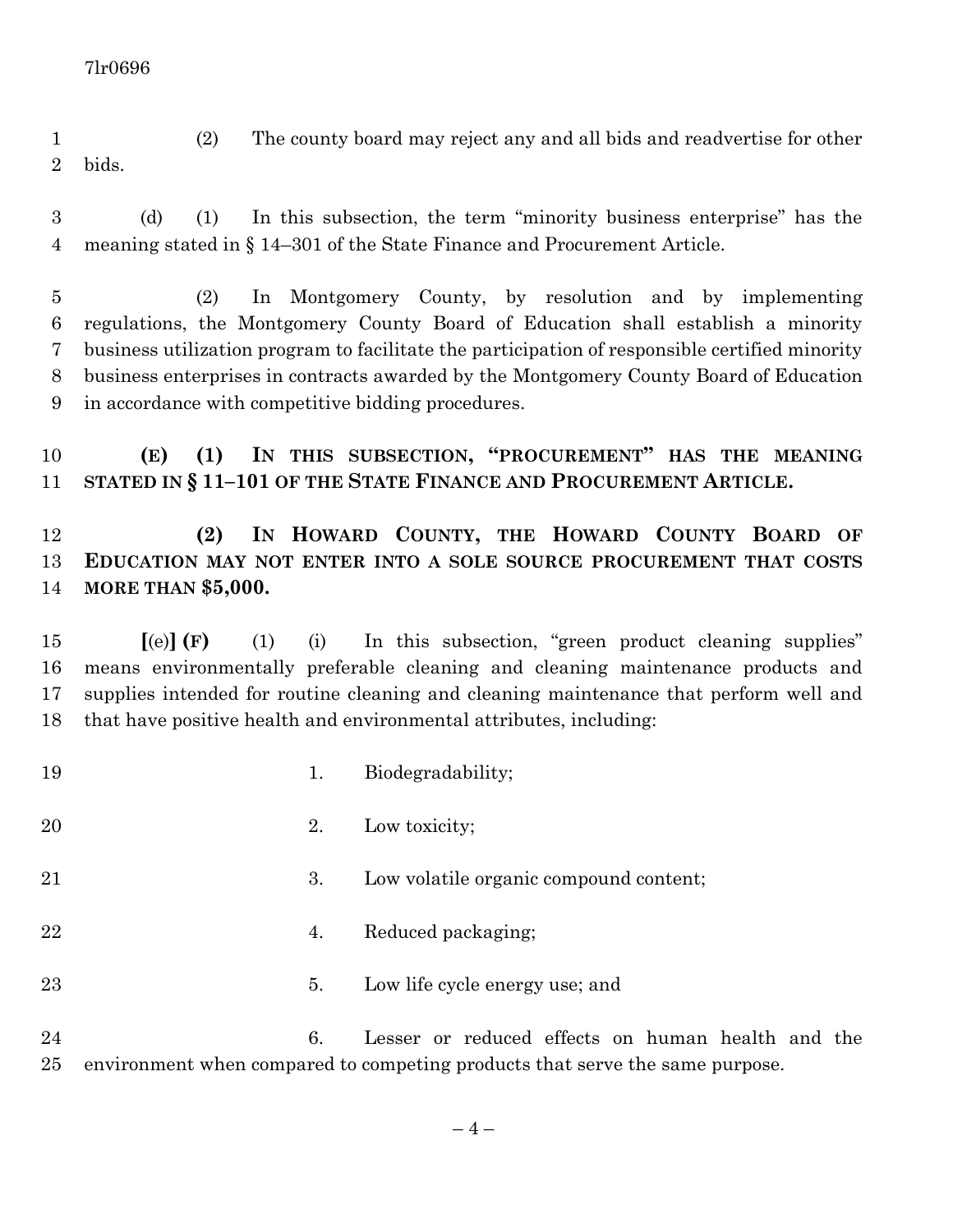| $\mathbf{1}$     |     | (ii)                   |     | "Green product cleaning supplies" includes:                |
|------------------|-----|------------------------|-----|------------------------------------------------------------|
| $\overline{2}$   |     |                        | 1.  | General purpose cleaners;                                  |
| $\boldsymbol{3}$ |     |                        | 2.  | Bathroom cleaners;                                         |
| $\overline{4}$   |     |                        | 3.  | Carpet cleaners;                                           |
| 5                |     |                        | 4.  | Glass cleaners;                                            |
| $6\phantom{.}6$  |     |                        | 5.  | Floor cleaners, floor finishes, and floor strippers;       |
| 7                |     |                        | 6.  | Wall cleaners;                                             |
| 8                |     |                        | 7.  | Desk cleaners;                                             |
| 9                |     |                        | 8.  | Surface cleaners;                                          |
| 10               |     |                        | 9.  | Window cleaners;                                           |
| 11               |     |                        | 10. | Whiteboard cleaners; and                                   |
| 12               |     |                        | 11. | Soap.                                                      |
| 13               |     | (iii)                  |     | "Green product cleaning supplies" does not include:        |
| 14               |     |                        | 1.  | Room deodorizers;                                          |
| 15               |     |                        | 2.  | Air fresheners;                                            |
| 16               |     |                        | 3.  | Toilet deodorizers; or                                     |
| 17               |     |                        | 4.  | Hand cleaners.                                             |
| 1Q               | 79) | $\left( \cdot \right)$ |     | Subject to subsection $[(f)]$ $(f)$ of this section to the |

 (2) (i) Subject to subsection **[**(f)**] (G)** of this section, to the extent practicable, and economically feasible, a county board shall procure green product cleaning supplies for use in its schools.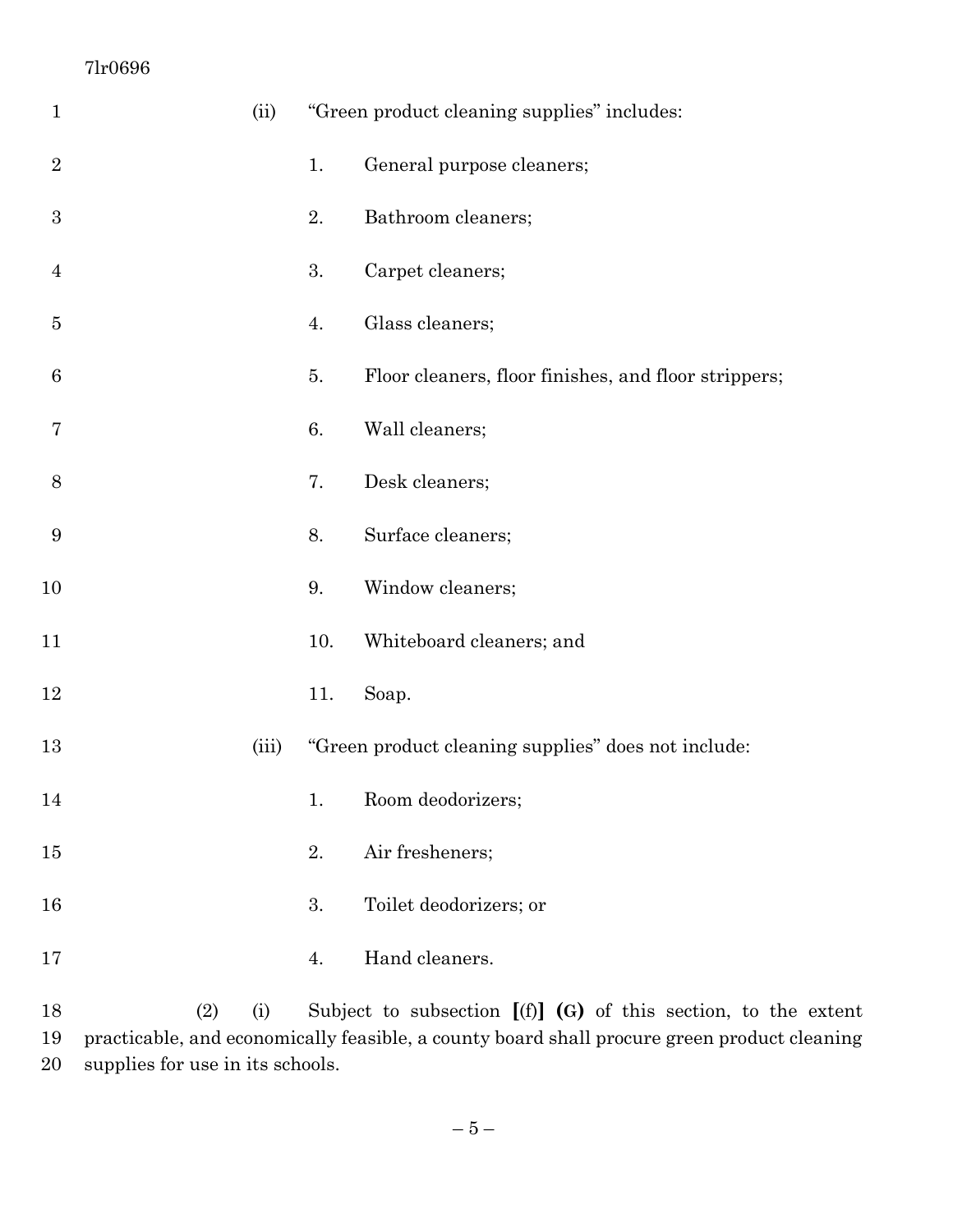(ii) In accordance with subsection (b)(3) of this section, a county board shall draft specifications that provide a clear and accurate description of the functional characteristics or nature of the green product cleaning supplies that are to be procured.

 (iii) The specifications drafted by a county board under subparagraph (ii) of this paragraph:

 1. May not preclude the use when necessary of a disinfectant, disinfecting cleaner, sanitizer, or other antimicrobial product regulated by the Federal Insecticide, Fungicide, and Rodenticide Act under 7 U.S.C. § 136 et seq.; and

 2. Shall allow for multiple avenues to obtain green product cleaning supplies certification, including:

 A. Green Seal, Green Label, Environmental Choice, TerraChoice, or Ecologo; and

14 B. Any other nationally recognized independent third–party entity that certifies environmentally preferable products that the county board determines to be appropriate.

 (3) (i) Except as provided in paragraph (2)(i) of this subsection, on or before July 1, 2013, a county board shall adopt written policies for the procurement of green product cleaning supplies for use in its schools.

- 
- 20 (ii) The written policies shall:

21 1. Require the use of green product cleaning supplies;

 2. On or before July 1, 2014, establish guidelines for purchasing green product cleaning supplies that meet the certification requirements of any established and nationally recognized independent third–party entity that certifies environmentally preferable products and adheres to consensus standards for lesser or reduced effects on human health and the environment when compared to competing products that serve the same purpose;